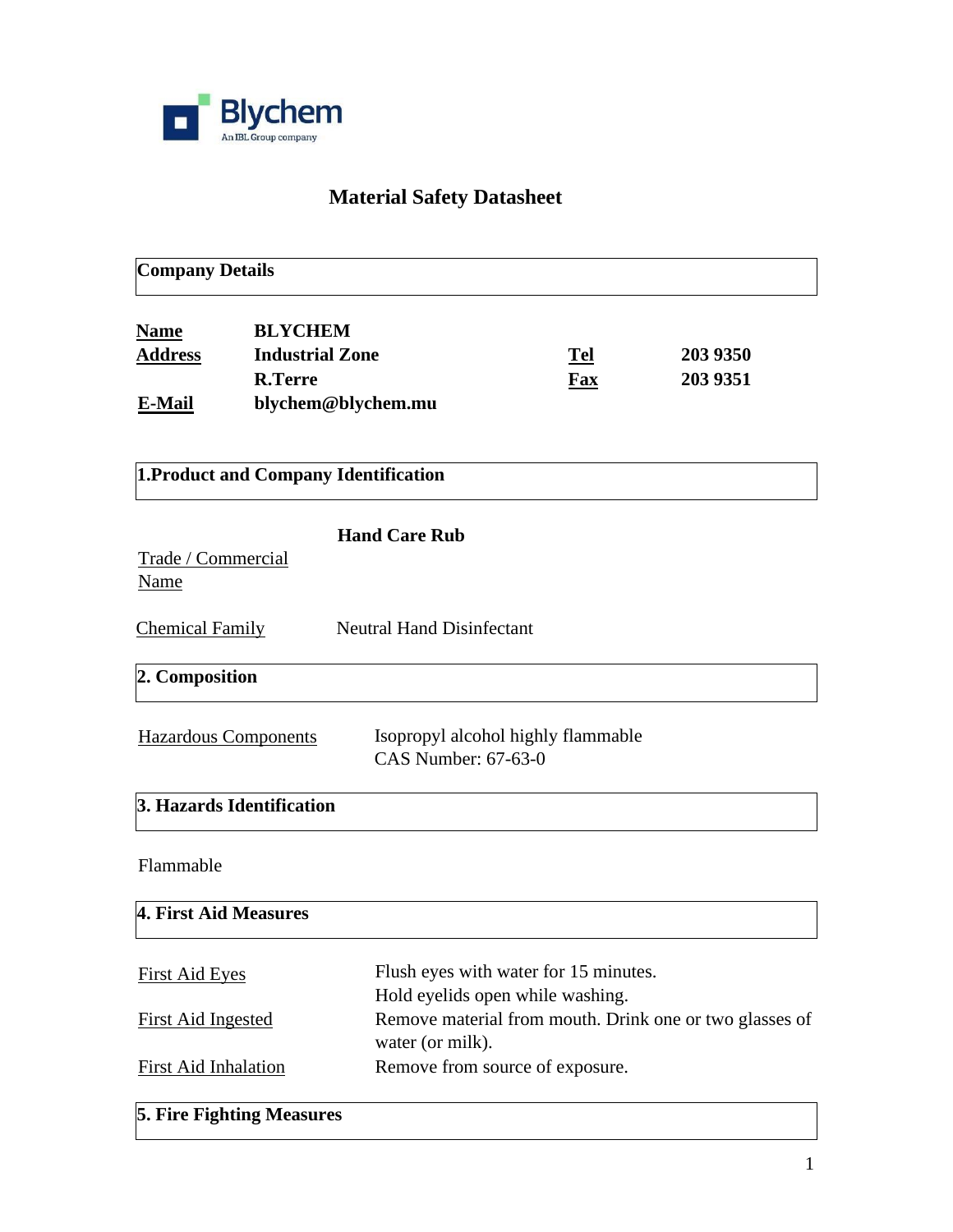Flammability: Flammable Extinguishing Media: CO2, extinguishing powder or water jet. Fight larger fires with water jet or alcohol-resistant foam. Exposure hazards: Forms explosive mixtures with air. Hazardous combustion products: None known.

## **6. Accidental Release Measures**

Protection of personnel: Wear suitable protective clothing, gloves and eye/face protection. Environmental precautions: Dilute with plenty of water.

Spillage clean-up: observe local legislation. Absorb large spillages with inert material (e.g. sand, diatomite, universal blinders, and sawdust) and collect into suitable, labeled containers for disposal at an approved site.

## **7. Handling And Storage**

Handling: Avoid contact with eyes.

Storage: Store in original containers in a cool, dry place. Avoid extremes of temperature. Keep away from sources of ignition-do not smoke.

## **8. Exposure Controls/Personal Protection**

#### Occupational Exposure Limits NA

Controls The control measures appropriate for a particular worksite depend on how this material is used and on the extent of exposure. Have a safety shower/eye wash fountain readily available in the immediate work area

### **9. Physical & Chemical Properties**

**Appearance** : Colourless gel  $pH - 6.0 - 7.0$ **Solubility in water**: Miscible

## **10. Stability And Reactivity**

Conditions to Avoid Contains flammable ingredients.

#### **11. Toxicological Information**

Eyes: Can cause irritation Skin: Unlikely to be irritant in normal use Inhalation: Not applicable Ingestion: Unlikely to be harmful unless excessive amount swallowed